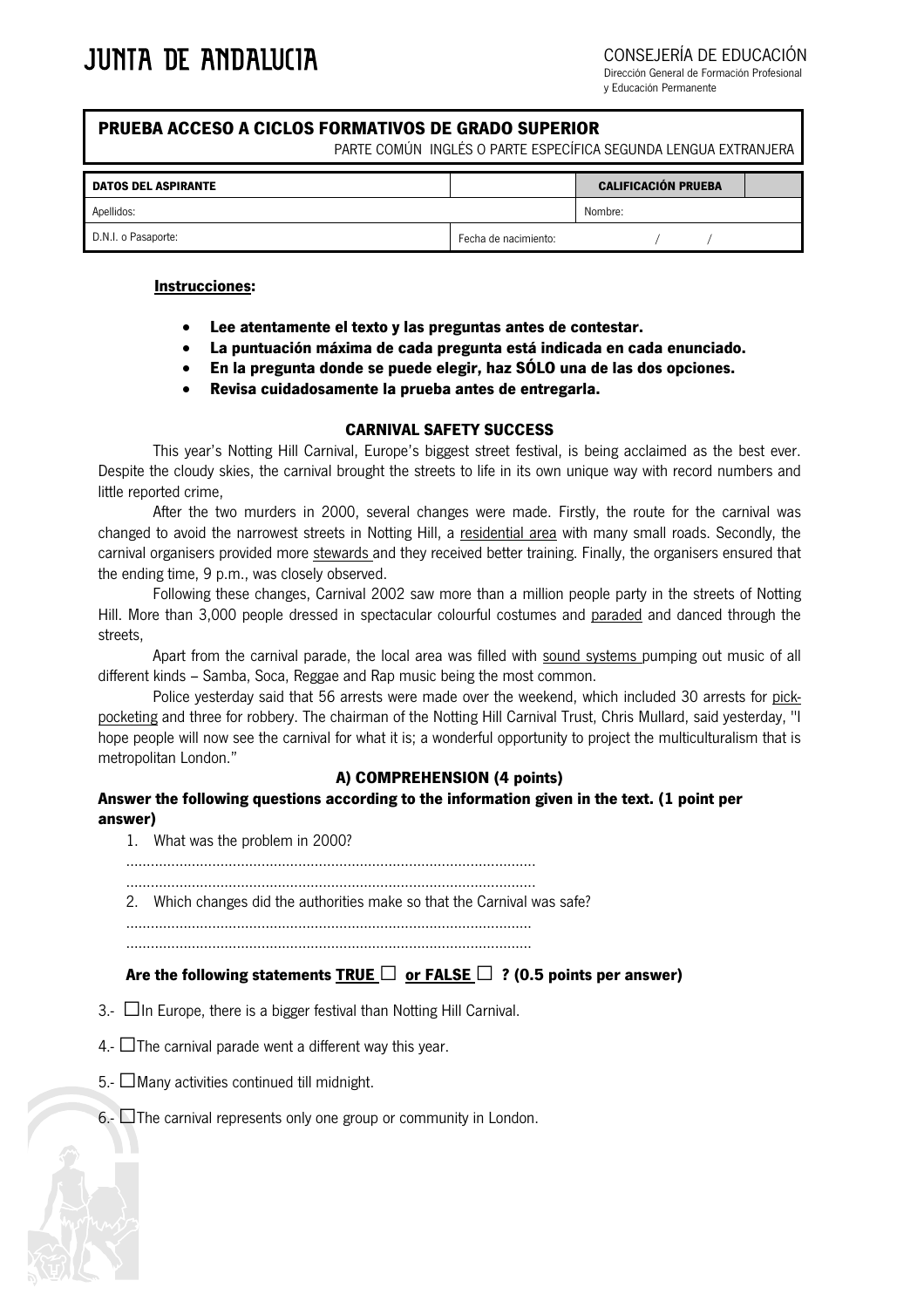## JUNTA DE ANDAIUCIA

#### **B) VOCABULARY/GRAMMAR (3points)**

#### **7.Choose the correct definitions for the following words. There is an extra one. Use the text to help you. (0.5)**

| 1. Something that plays music in a public<br>place | a) Residential area |
|----------------------------------------------------|---------------------|
| 2.- A place where many people live                 | b) Steward          |
| <b>3.-</b> To take action about something          | c) Paraded          |
| 4. Stealing from someone's pockets                 | d) Sound system     |
| <b>5.</b> -Walked in a public procession           | e) Pick-pocketing   |
| 6.-Someone who helps control a big event           |                     |

#### **8.. Write the superlative form for (0.25)**

- better training
- **……………………………………………………………………………**
- **9. a) Write the base for the following word. (0,25)** 
	- The narrowest
	- **………………………………………….**
	- **b) Which part of speech is it?**
- **………………………………………………………………………....... 10.Join these sentences using a connector (0.5). Don't use "BUT"**  The weather was very cloudy. / The Carnival was a success.
- **11. Grammar. Transform into active voice (0.5)**  Several changes were made.
- ………………………………………………………………………………... **12**. **Grammar. Write a question for the underlined part (0.5)**  The parade ended at half- past nine.

………………………………………………………………………………...

………………………………………………………………………………..?

- **13. Grammar. Complete the sentences with the correct verb tense (0.5)** 
	- Hurry up! The parade……………………..(pass).
	- London …………………..(be) a multicultural city.
	- We……………………..(never/take) part in a Carnival parade up to now.
	- The police…………………….(arrest) some robbers during the Carnival last year.
	- I…………………………..(dance) all the time.

### **C) COMPOSITION (3 points)**

#### **Write a composition (about 60-80 words) on one of these topics:**

- a) Do you like being in crowded places like a carnival or a procession?
- b) "Knowing different cultural traditions enriches our own culture". What's your opinion?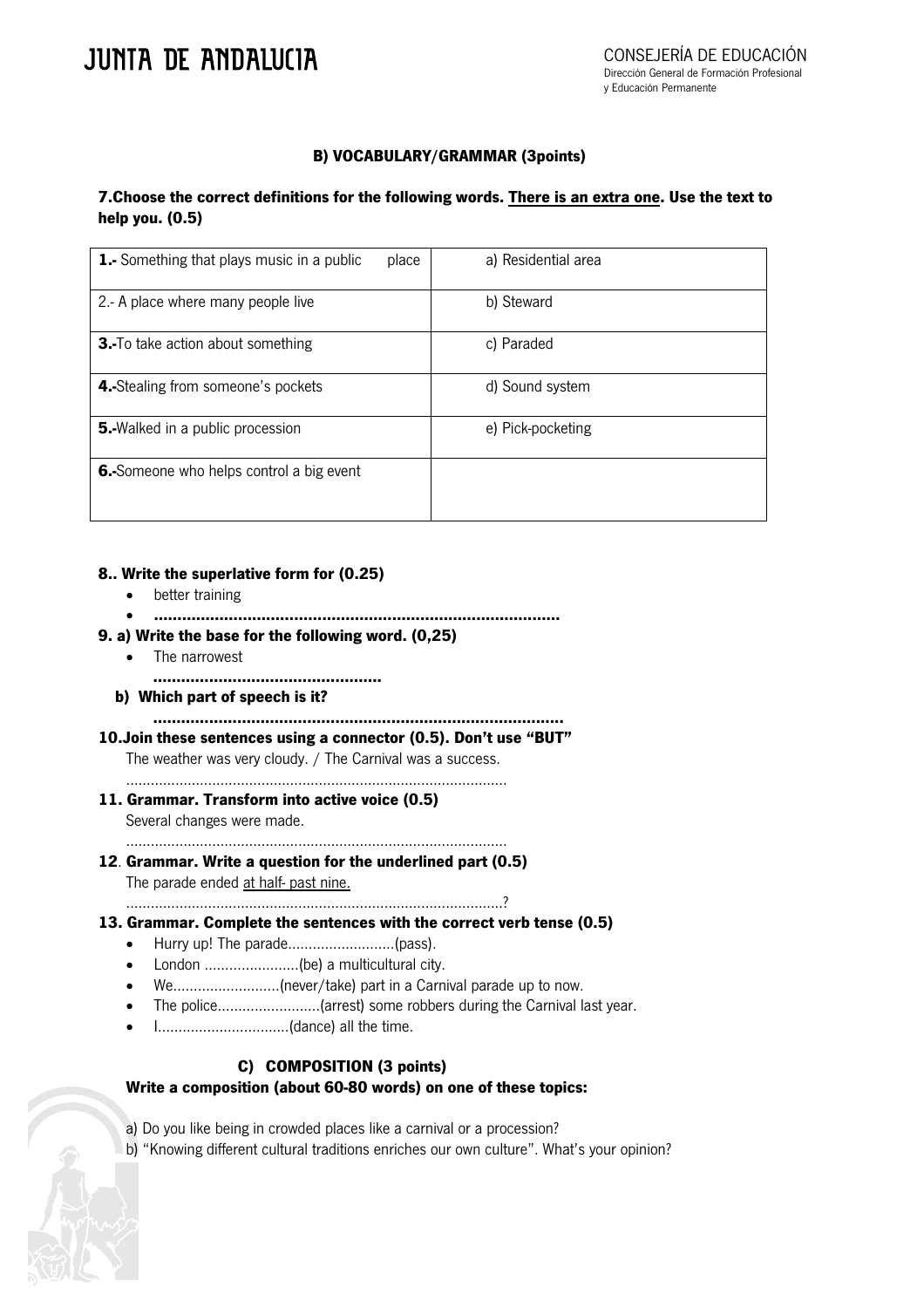# JUNTA DE ANDALUCIA

CONSEJERÍA DE EDUCACIÓN Dirección General de Formación Profesional y Educación Permanente

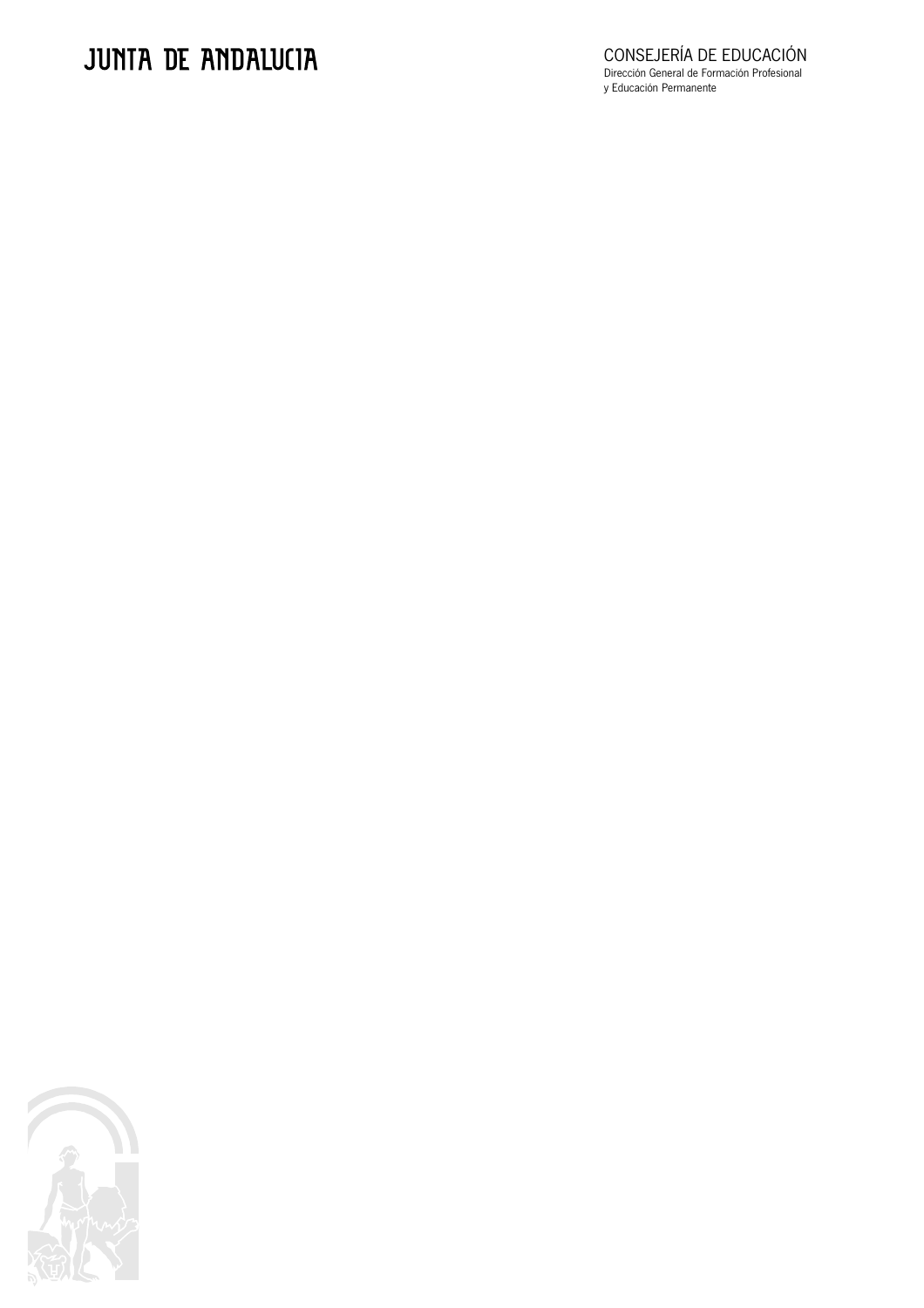CONSEJERÍA DE EDUCACIÓN

Dirección General de Formación Profesional

y Educación Permanente

## **PRUEBA ACCESO A CICLOS FORMATIVOS DE GRADO SUPERIOR**

PARTE COMÚN INGLÉS O PARTE ESPCÍFICA SEGUNDA LENGUA EXTRANJERA

| <b>DATOS DEL ASPIRANTE</b> |                      | <b>CALIFICACIÓN PRUEBA</b> |
|----------------------------|----------------------|----------------------------|
| Apellidos:                 |                      | Nombre:                    |
| D.N.I. o Pasaporte:        | Fecha de nacimiento: |                            |

### **Instrucciones:**

- **Lee atentamente el texto y las preguntas antes de contestar.**
- **La puntuación máxima de cada pregunta está indicada en cada enunciado.**
- **En la pregunta donde se puede elegir, haz SÓLO una de las dos opciones.**
- **Revisa cuidadosamente la prueba antes de entregarla.**

## **THE INCA**

 The Inca were a small ethnic group who came to rule an empire of more than 12 million people. They ruled their empire from Cuzco in Peru and were not the brutal conquerors that many think of them to be. They took control of other cultures through a mixture arms and gifts. They were skill craftsmen who were able to produce beautiful jewellery and textiles. Many villagers were so impressed by them that they thought of them as gods. The Inca were in many ways tolerant and assimilated new people, their cultures and even their religions into their own, but not so the Spanish conquistadors who arrived in 1532.

 Most of the amazing architecture and complex building they had worked to build up was destroyed and made into palaces and fortresses for the conquering Spanish.

 Amazingly, on Inca site remained undiscovered until 1911. It was the amazing Machu Picchu, the Inca temple to the sun, but this time of course the Inca were long gone, either killed off by conquistadors or the diseases that they brought with them.

 Today it still stands, at the top of a mountain beside the Urubamba River in Peru, a memorial to the greatness of a people that we can now only read about in books.

## **A) COMPREHENSION (4 points)**

## **a).- Answer the following questions according to the information given in the text. (1 point per answer).**

1.- Why did some people think the Inca were gods?

 ……………………………………………………………………………………. …………………………………………………………………………………….

### 2.- How did the Inca disappear?

 ……………………………………………………………………………………. …………………………………………………………………………………….

## **b).- Are these statements TRUE** □ **OR FALSE** □**? (0,5 points per answer)**

- $3.5$   $\Box$  The Inca were cruel and violent.
- 4.-  $\Box$  The Inca were good at making things.
- 5.-  $\Box$  The Spanish conquistadors destroyed everything there.
- 6.-  $\Box$  One place was discovered in 1911.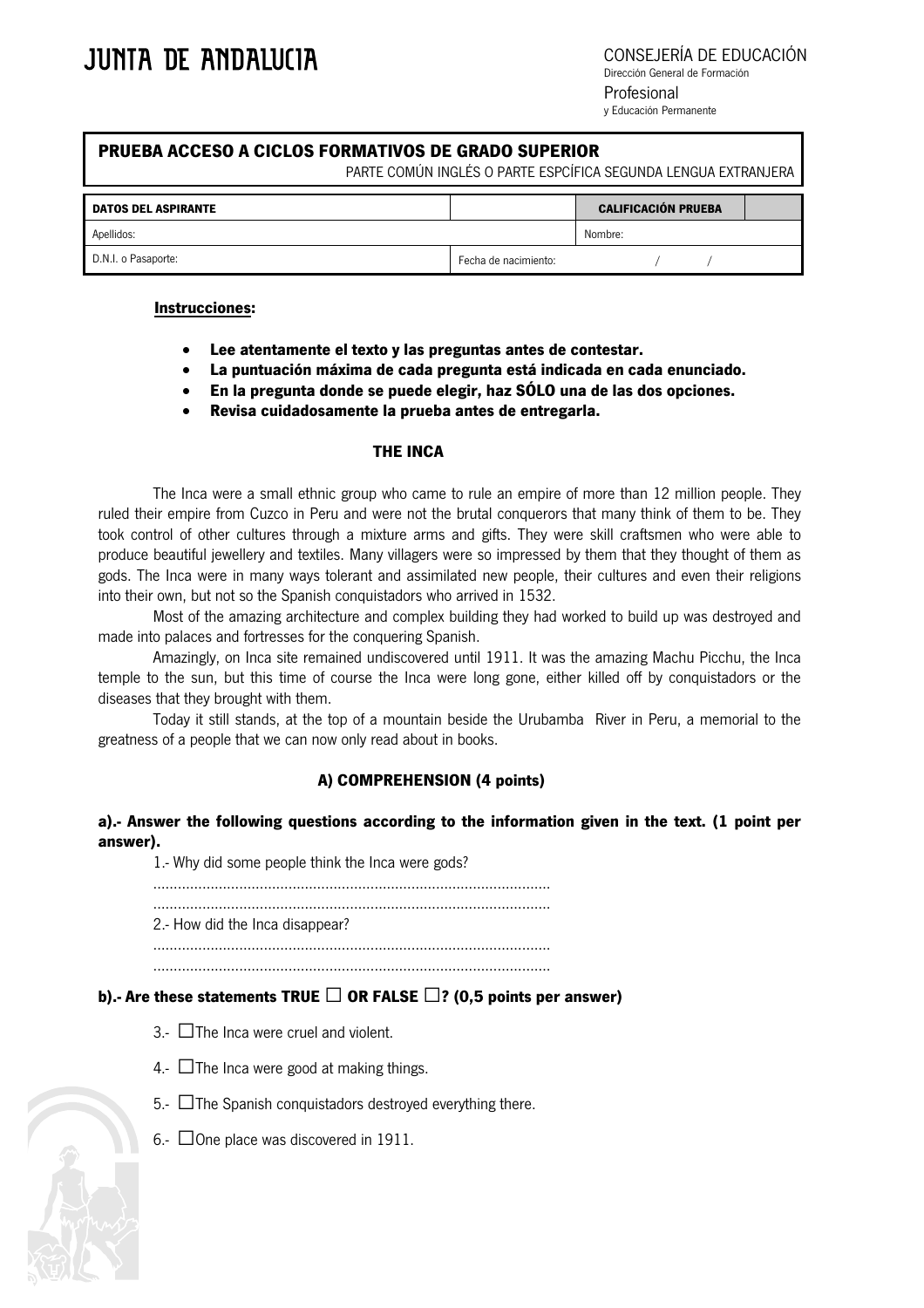## JUNTA DE ANDALUCIA

#### **B) GRAMMAR/VOCABULARY(3 points)**

| 7. Give a question for the underlined words. (0,5 points)<br>They ruled their empire from Cuzco.                                                             |  |
|--------------------------------------------------------------------------------------------------------------------------------------------------------------|--|
| 8. Make the following sentence negative. (0,25 points)<br>They took control of other cultures.                                                               |  |
| 9. Make the following sentence interrogative. (0,25 points)<br>He is going to buy some food.<br>10. Complete the following conditional(0,5 points)           |  |
| If my parents were tolerant<br>11.- Find in the text one synonym for the following definitions. (1 point)<br>a) A religious building.                        |  |
| b) People who make things with their hands.<br>,,,,,,,,,,,,,,,,,,,,,,,,,,,,,,,,,,,,,,<br>12.- Give the opposite for the following word: DESTROY (0,5 points) |  |
|                                                                                                                                                              |  |

#### **C) COMPOSITION (3 points)**

- **13.- Write a composition (60-80) words. Choose one of the following options.** 
	- a) What would you do if you discovered an ancient civilization?
	- b) Give your opinion about what happened with the Inca.

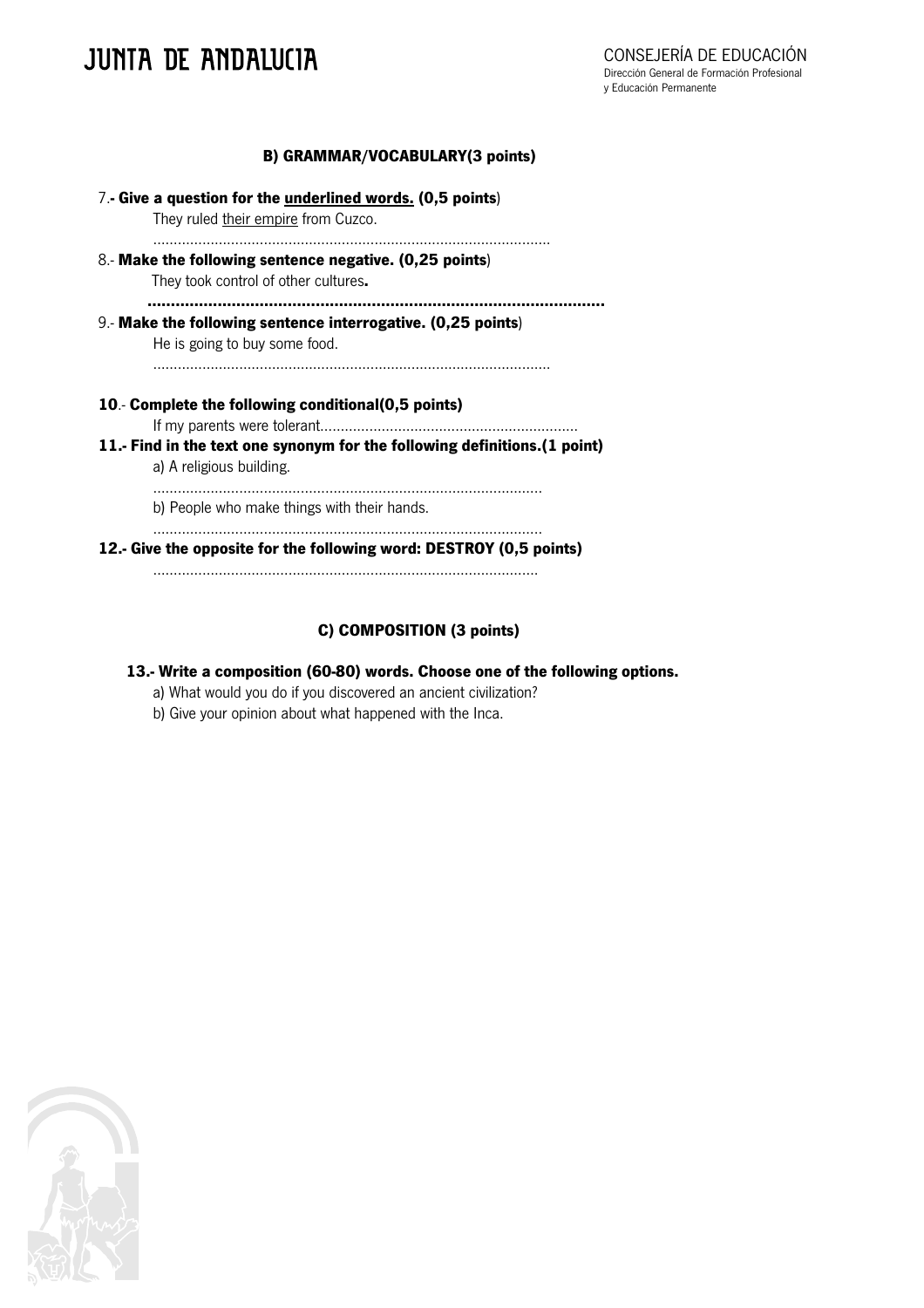CONSEJERÍA DE EDUCACIÓN

Dirección General de Formación Profesional y Educación Permanente

#### **PRUEBA ACCESO A CICLOS FORMATIVOS DE GRADO SUPERIOR**

PARTE COMÚNL INGLÉS O PARTE ESPECÍFICA SEGUNDA LENGUA EXTRANJERA

| <b>DATOS DEL ASPIRANTE</b> |                      | <b>CALIFICACIÓN PRUEBA</b> |
|----------------------------|----------------------|----------------------------|
| Apellidos:                 |                      | Nombre:                    |
| D.N.I. o Pasaporte:        | Fecha de nacimiento: |                            |

#### **Instrucciones:**

- **Lee atentamente el texto y las preguntas antes de contestar.**
- **La puntuación máxima de cada pregunta está indicada en cada enunciado.**
- **En la pregunta donde se puede elegir, haz SÓLO una de las dos opciones.**
- **Revisa cuidadosamente la prueba antes de entregarla.**

#### **ST. PATRICK´S DAY**

 St. Patrick is the patron Saint and national apostle of Ireland. He was born in the fourth century and is famous for bringing Christianity into Ireland. St. Patrick´s Day is a very well known Irish national holiday, which is celebrated not only in Ireland but all around the world. It falls on the  $17<sup>th</sup>$  of March.

 Legend says that St. Patrick could raise people from the dead. He is well known for driving the snakes out of Ireland, although many people dispute how true this is. Another great story was how he used the shamrock, with its three leaves, to explain the Holy Trinity (the Father, the Son and the Holy Ghost) to his followers.

 St. Patrick's Day is celebrated world-wide with people dancing and singing in Irish pubs, watching St. Patrick´s Day parade, drinking 'green' beer, wearing green clothes and just generally having good time. Children in Ireland have a tradition of pinching their friends who don´t wear green this day.

 Corned beef and cabbage is what most people have on this day. Another popular dish is Irish soda bread and potato pancakes. Iris pub owners go crazy on this day, putting green food colouring into their beers. People also drink lots of Irish coffee, which is made with warm whiskey, sugar, coffee and topped off with whipped cream. Sounds delicious? It is!

#### **Shamrock: trébol**

#### **A) COMPREHENSION(4 points)**

#### **Answer the following questions according to the information given in the text.(1 point per answer)**

 1.- What should you wear on St. Patrick´s Day? ………………………………………………………………………………… . The same state of the state of the state of the state of the state of the state of the state of the state of the state of the state of the state of the state of the state of the state of the state of the state of the st 2.- How do people celebrate St. Patrick's Day? …………………………………………………………………………………

…………………………………………………………………………………

#### **Are these statements TRUE** □ **OR FALSE** □**? (0,5 points per answer)**

- 3.-  $\Box$  St. Patrick 's day is only celebrated in Ireland.
- 4.-  $\Box$  St. Patrick killed all the snakes of Ireland.
- 5.-  $\Box$  Meat and vegetables are eaten on St. Patrick's Day.
- 6.-  $\Box$  Irish coffee isn't made with cold whiskey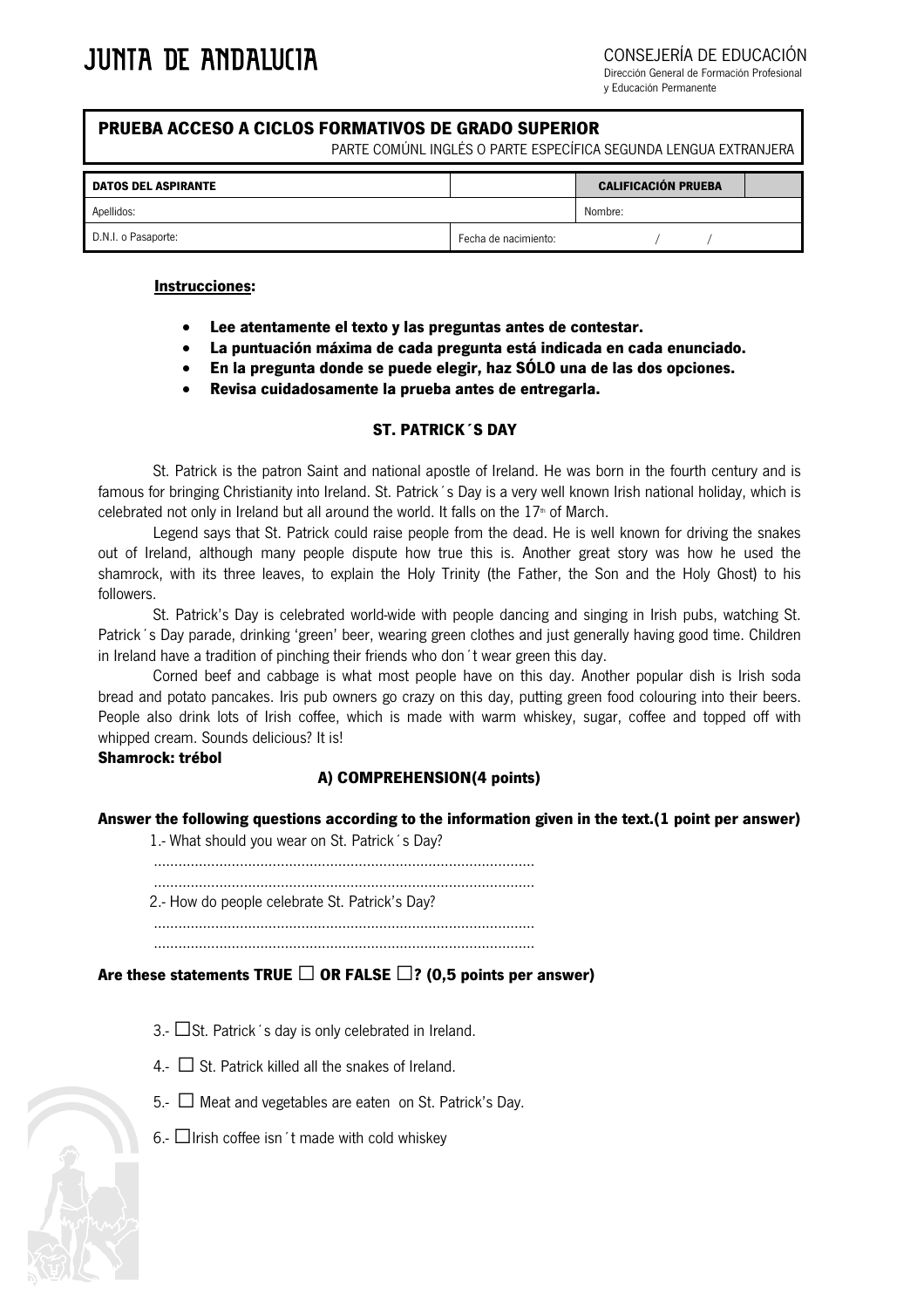## JUNTA DE ANDALUCIA

#### **B) GRAMMAR/VOCABULARY(3 points)**

#### **7.- Give a question for the underlined words(0,5 points)**

St. Patrick studied in a monastery**.** 

- **……………………………………………………..?**
- **8.- Complete the following sentences with a question tag.(0,5 points)**  Sue and Tony are studying,...............................?

He celebrates his birthday with his friends,.....................?

#### **9.- Complete the following sentences with the appropriate form of the adjective in brackets.(0,5 points)**

 Andrew is…………………….his brother. (tall) Emma is………………………….in the class.(beautiful)

 **10.- Give one synonym for UNHAPPY(0,25 points)**  ………………………………………………………………..

……………………………………………………………….

- **11.- Find in the text one synonym for TAVERN(0,5 points)**
- **12.- Find in the text a word that has the same definition as: (0,5)**  'intensely enthusiastic, passionately excited' …………………………………………………………………
- **13.- Give the noun for CELEBRATE(verb) (0,25)**  ………………………………………………………………

## **C) COMPOSITION (3 points)**

#### **Write a composition (60-80) words. Choose one of the following options.**

- a) Is there any national holiday in your country? How do you celebrate it?
- b) Do you know a famous legend in your country?

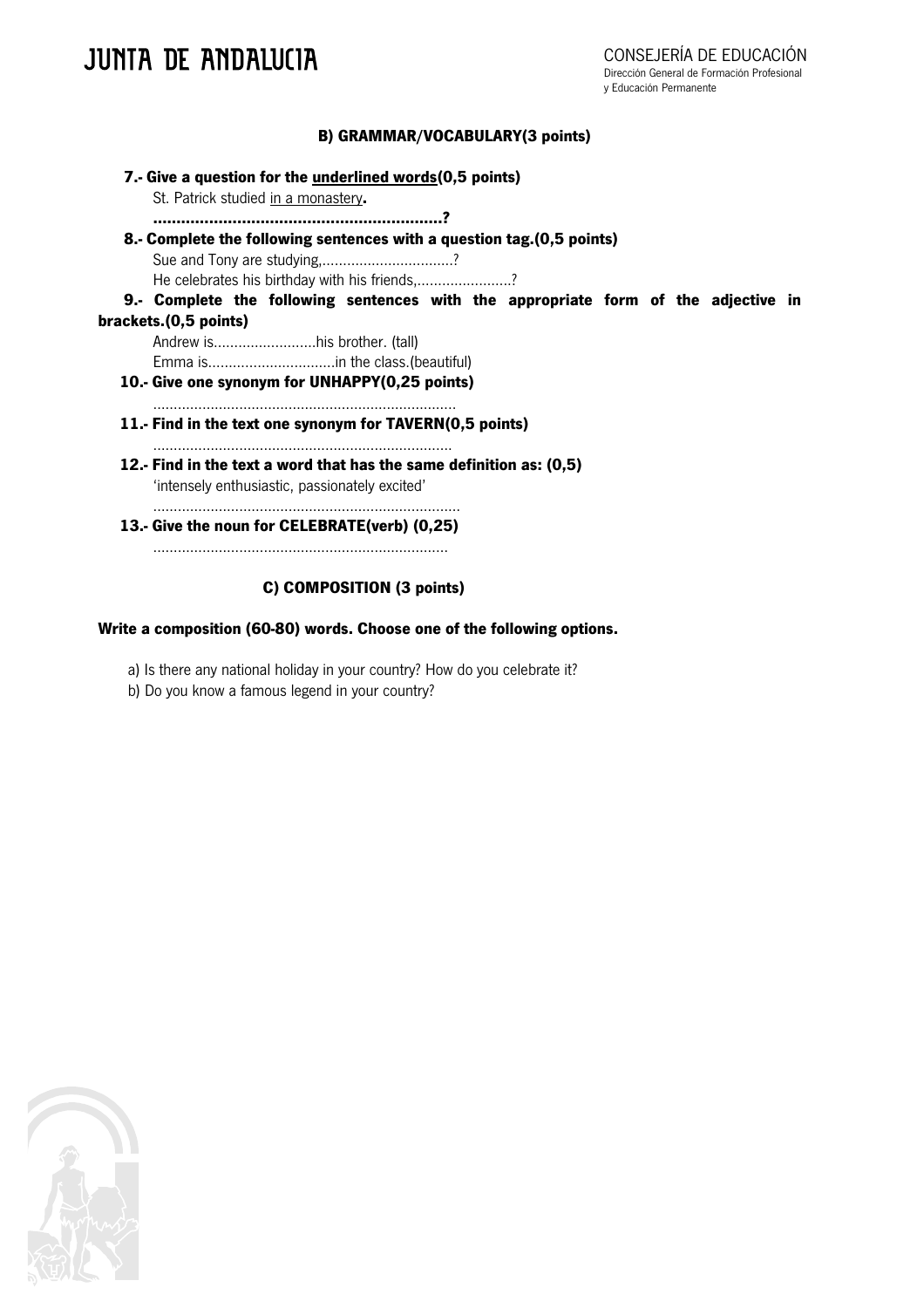## JUNTA DE ANDAIUCIA

CONSEJERÍA DE EDUCACIÓN

Dirección General de Formación Profesional

y Educación Permanente

## **PRUEBA ACCESO A CICLOS FORMATIVOS DE GRADO SUPERIOR**

PARTE COMÚN INGLÉS o PARTE ESPECÍFICA SEGUNDA LENGUA EXTRANJERA

| <b>DATOS DEL ASPIRANTE</b> |                      | <b>CALIFICACIÓN PRUEBA</b> |
|----------------------------|----------------------|----------------------------|
| Apellidos:                 |                      | Nombre:                    |
| D.N.I. o Pasaporte:        | Fecha de nacimiento: |                            |

#### **Instrucciones:**

- **Lee atentamente el texto y las preguntas antes de contestar.**
- **La puntuación máxima de cada pregunta está indicada en cada enunciado.**
- **En la pregunta donde se puede elegir, haz SÓLO una de las dos opciones.**
- **Revisa cuidadosamente la prueba antes de entregarla.**

#### **AN AIR POWERED CAR**

 There is now an amazing new car that can run on air. It is cheap, creates no pollution and costs almost nothing to run. But is it just too good to be true?

 The new CAT (compressed air technology) car was shown at the Paris motor show. The car was invented by Fenchman Guy Negre. He has spent the last six years developing his idea and has now produced a car that can travel up to 120 miles(200 kilometres) on one tank of compressed air and reach speeds of up to 65 mph(110 kph).The car will cost around 7,000 pounds(10,000 euros) and will come complete with its own refuelling system.

 The company believes that the car will sell well to taxi companies and delivery firms that operate in towns, because they don´t need to travel long distances and the will be able to afford cost of the refuelling station.

 Some critics have pointed out that the car hasn´t been properly tested yet, but it could turn out to be the answer both to the energy crisis and to the problem of inner city pollution.

#### **A) COMPREHENSION(4 points)**

**Answer the following questions according to the information given in the text. (1 point per answer)** 

 **1.- What are the advantages of the new CAT car?** 

 …………………………………………………………………………………. ………………………………………………………………………………….

 **2.- What problems could the new CAT car solve?** 

…………………………………………………………………………………

**Are these statements TRUE**□**OR FALSE**□**? (0,5 points per answer)** 

 **3.-□ Nobody has seen the car yet.** 

 **4.-□The CAT car will cost much more than 10,000 euros.** 

 **5.-□ Only taxis will use this car.**